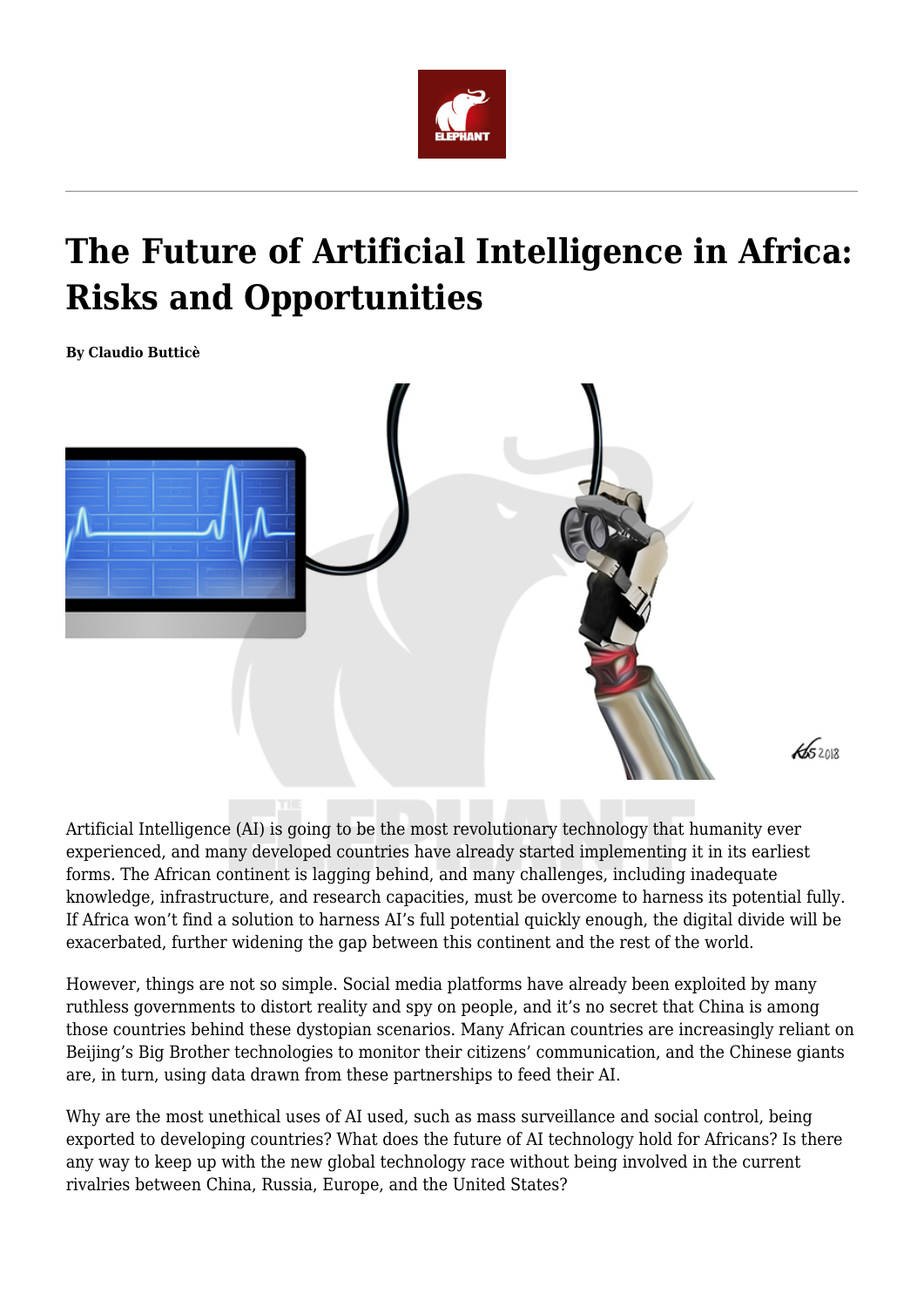The full range of opportunities opened by AI is simply immense. The latest advancements in machine learning (ML)-based technologies are affecting literally every field of human knowledge and every aspect of human society. AI is so revolutionary that is [a disruptive and sustaining technology at the](https://whatis.techtarget.com/definition/disruptive-technology) [same time](https://whatis.techtarget.com/definition/disruptive-technology), with applications ranging from architecture to education, security, data collection, agriculture, industry, communication, and [even the world's economy.](https://www.techopedia.com/is-the-ai-revolution-going-to-make-universal-income-a-necessity/2/33398)

Keeping up with the current AI revolution is critical for Africa because this technology has the potential to have as much global impact as the discovery of America, the invention of gunpowder, or the Industrial Revolution.

One of the most controversial uses of AI and ML is augmented analytics to understand human behaviour. Drawing from the immense amount of big data collected in the last few years by data analysts across the world, modern AI development is being used to improve all kind of enterprise needs – from marketing to sales, customer services and human resources (HR). The new predictive models of human behaviour are becoming more refined, and new sciences, such as social physics, are emerging to help us understand an entire society.

Keeping up with the current AI revolution is critical for Africa because this technology has the potential to have as much global impact as the discovery of America, the invention of gunpowder, or the Industrial Revolution. AI will be able to influence human society so deeply that it will open up a unique opportunity to improve the lives of wealthy and poor people equally. On the other hand, failing to adopt it as quickly as possible may exacerbate global inequalities even more, forcing Africa to lose any ground it may have gained over the rest of the world. Moreover, rushing its development may expose many countries to the interests of unscrupulous giant corporations (and foreign governments) who may want to expropriate their digital sovereignty.

## **The current state of AI in Africa**

Healthy development of AI in Africa is a central topic of discussion today. A central point brought up during the latest [UNESCO Forum on Artificial Intelligence in Africa](https://en.unesco.org/news/future-artificial-intelligence-africa-joint-responsibility) that took place in Morocco on 12 and 13 December 2018 was that the proper use of local human resources is the best approach to harness the full potential of AI. Start-ups across the world are identical in one aspect: they're always driven forward by the enthusiasm of the people who founded them. This energetic ecosystem of AI start-ups is just as lively in Africa as in other richer countries and represents a powerful force that can make the difference.

[There are many examples](https://moguldom.com/162959/does-artificial-intelligence-have-a-big-future-in-africa/), such as Clevva, a Stellenbosch-based company founded in 2011 that implemented AI in agriculture. Their virtual advisor helps sales and technical consultants by providing them with fundamental information about the products that are used to make optimised and accurate decisions. Their platform is so efficient and flexible that it was later used even by financial services and petroleum companies. Or Hubs.ng, a Nigerian company that recently launched an AI-based digital assistant and customer care agent named Emily that earned the start-up [the](https://technext.ng/2018/06/13/nigerias-hubs-ng-ghanaian-farmcap-win-big-digital-africa-conference/) [2018 Digital Africa Start-Pitch prize.](https://technext.ng/2018/06/13/nigerias-hubs-ng-ghanaian-farmcap-win-big-digital-africa-conference/)

The enormous potential of the thriving African digital environment has attracted the attention of many venture capitalists, who invested \$560 million in 2017 in this continent. And the future seems to be even brighter for AI in Africa, as none other than the biggest technology giant of the world – Google – decided to make substantial investments, After supporting and advising more than 60 startups through the Launchpad Accelerator Africa project, Google pushed forward its AI efforts in Africa by [opening its first AI laboratory in Ghana's capital city, Accra.](https://edition.cnn.com/2019/04/14/africa/google-ai-center-accra-intl/index.html) According to the Senegalese lead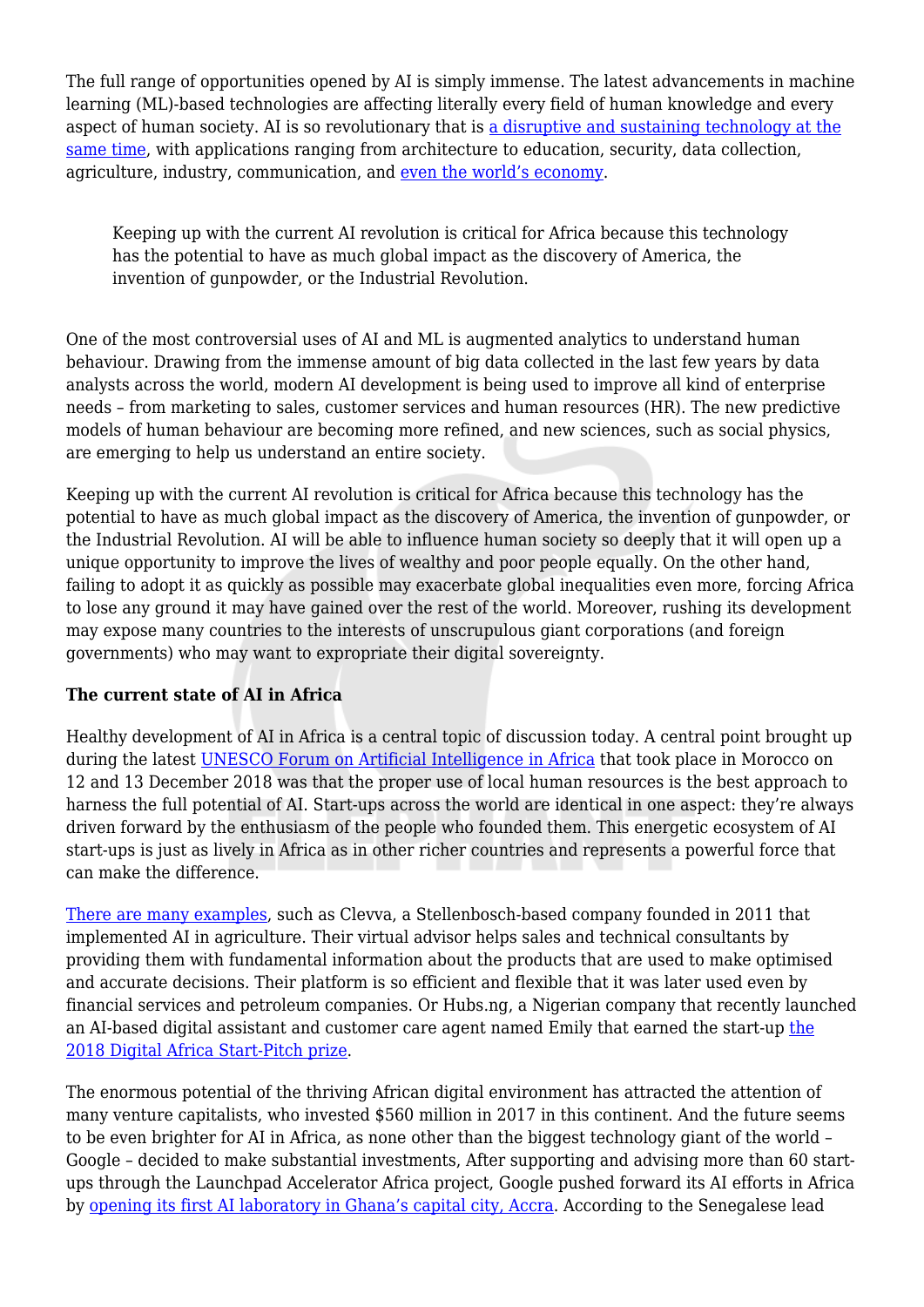research scientist Moustapha Cisse, its goal is to provide local developers with the necessary means needed to build products that can address the many problems faced by African countries every day. For example, its algorithm deployed on phones to diagnose crop diseases will be published as an open-source code for everybody to access.

Things are, however, rarely that simple, and AI is evolving at an amazingly fast pace. Many challenges still need to be overcome if Africa wants to keep pace with the rest of the world.

## **Barriers against the implementation of AI in Africa**

Just like its entire technology infrastructure, the development of AI in Africa is still in a very immature stage. Much like a valuable crop, AI requires a suitable environment to eventually bear fruit and become productive. Extremely inconsistent IT infrastructure represents a major challenge that needs to be addressed by various African governments, mostly because AI requires robust networks, immense computing power, and stable connections.

And diversities do matter for AI – quite a lot, in fact. If the data fed to AI is full of bias, the machines will see that bias as "normality" and react accordingly. The vast majority of ML experts are in North America, Europe, and Asia and they're inadvertently building discrimination inside their products.

Machines have their own way of learning. Machine Learning (ML) can be compared to a child – it needs to be "educated" in the appropriate way before it can grow into a fully functional adult. However, deep learning models must be fed with lots of data to train them, a resource that is currently scarce in Africa. Other than lacking the raw amount of big data that the other highly developed countries collected in the last few years, even the data that is currently available is often largely irrelevant. Much like Europe, the African continent is a mixed bag of complex and varied cultures, languages, and identities, with substantial diversities between the political and legal frameworks that characterise each country and region.

And diversities do matter for AI – quite a lot, in fact. If the data fed to AI is full of bias, the machines will see that bias as "normality" and react accordingly. The vast majority of ML experts are in North America, Europe, and Asia and they're inadvertently building discrimination inside their products. [A](https://edition.cnn.com/2015/07/02/tech/google-image-recognition-gorillas-tag/index.html) [tragically comic but outrageous episode occurred in 2015](https://edition.cnn.com/2015/07/02/tech/google-image-recognition-gorillas-tag/index.html) when the facial recognition software of the Google Photos app tagged images of black people as "gorillas" because that was the data the algorithm has been fed with. The samples used to gather data must be diverse enough to provide an accurate representation of reality. But the humans and the experts that gather this data must be diverse as well – or else they will inevitably transfer their bias inside the algorithms.

African engineers and AI researchers are very limited in number, mostly because the education system is often insufficient to provide African talent with the necessary degree of specialisation. The most brilliant minds have no choice but to complete their academic studies overseas and are, therefore, lost to competition in the never-ending technology race. There's no network of African institutes of artificial intelligence available to coordinate the efforts made by the various African countries, which still need to depend on external aid. This overreliance on help from outside is a serious liability, and, once again, represents a vulnerability that endangers the ability of most African governments to retain their sovereignty.

## **A unique opportunity or the theatre of an upcoming digital war?**

AI is neither good nor bad. It can be used to improve the lives of people or to manipulate their